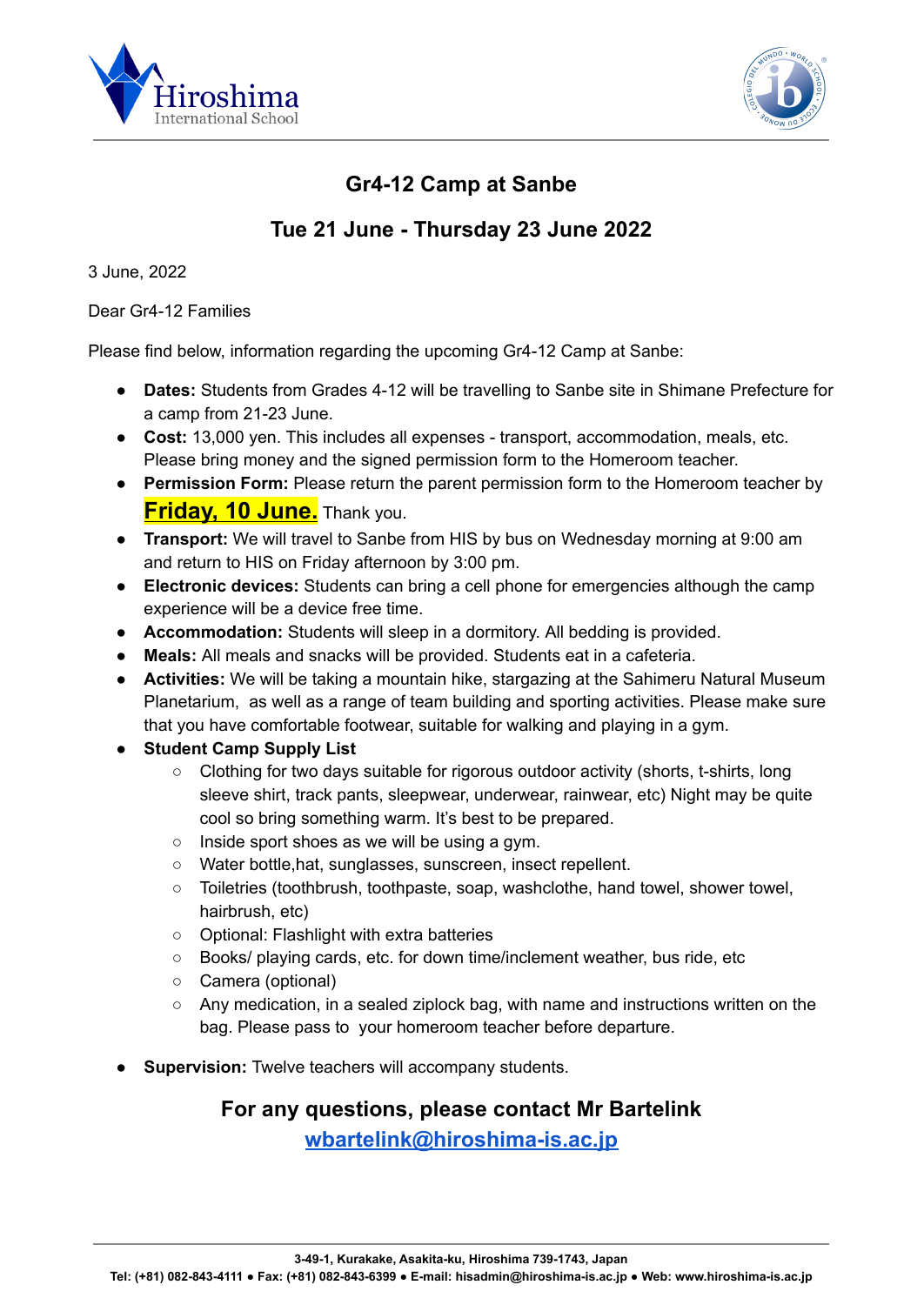### **Parent Permission Form, Sanbe Camp, 21-23 June 2022**

Please complete the information below and return to your homeroom teacher **by Friday, 10 June 2022**.

| I give permission for my child ________________________, (Grade _______) to attend the Gr4-12<br>Camp at Sanbe 21-23 June 2022.                                          |  |
|--------------------------------------------------------------------------------------------------------------------------------------------------------------------------|--|
|                                                                                                                                                                          |  |
|                                                                                                                                                                          |  |
| <b>Emergency Information</b>                                                                                                                                             |  |
| <b>Emergency Contact Person</b> (If different from parent named above.)                                                                                                  |  |
|                                                                                                                                                                          |  |
| <b>Medical Information</b>                                                                                                                                               |  |
| Important medical information (Conditions: food or drug allergies, insect bite reactions,<br>medication that must be taken, etc.) pertaining to my child are as follows: |  |

**Health Insurance Card:** Please glue a copy of your child's health insurance card below.